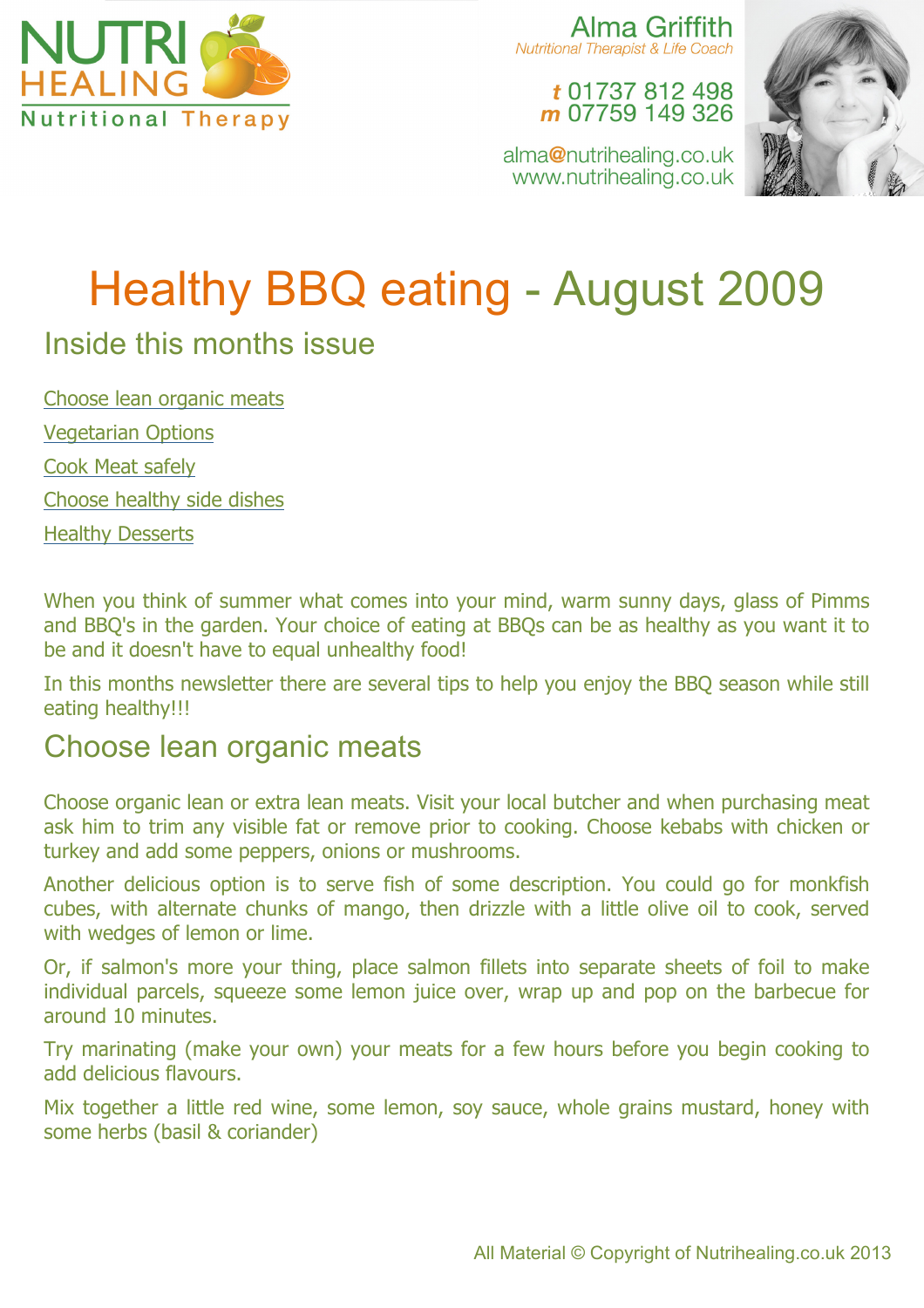Or Worcestershire sauce, low sodium soy sauce lime juice, and tomato paste, work really well.

# Vegetarian Options

Serve a vegetarian option, veggie burgers or vegetable kebabs. You could try grilling extra firm tofu, it will work really well on a skewer with some vegetables. Or, if you're making up kebabs try layering onion slices with peppers, zucchini, aubergines, or any combination of your favourite veggies.

Another option is to serve barbecued halloumi - this cheese is firm so it won't melt when cooked, this means you can slice or cube it to cook over the barbecue until browned on the outside and soft on the inside.

Barbecued vegetables are delicious, and it's a great way to add more variation and colour to your party food. Try wrapping different vegetables in foil and then popping straight onto the grill. Whole mushrooms, corn on the cob, and asparagus spears barbecue really well.

## Cook Meat safely

Not only should you improve the quality of the meat you are consuming but also the cooking methods you use to prepare them. The temperature at which you cook your meat and the way you eat it - i.e. well-done, rare, medium-rare, etc. - is also extremely important to focus on.

Research has shown that cooking certain meats at high temperatures creates chemicals that are not present in uncooked meats. A few of these chemicals may increase cancer risk. For example, heterocyclic amines HCAs are the carcinogenic chemicals formed from the cooking of muscle meats such as beef, pork, fowl, and fish.

You should avoid cooking your meat at a very high temperature over long periods of time. When meat is burnt or charred then there is an increased risk of producing these chemicals and an increase risk of cancer. In addition over-cooked meats tend to be harder to digest.

Try cooking the meats medium-rare and removing any blackened or charred pieces, the worst parts for you. You can cook the meat partially in the oven before putting it on the grill to cut down cooking time, which gives the HCAs less time to form, or cook smaller pieces, which cook more quickly.

Marinating in red wine for six hours prior to grilling has been shown to substantially reduce the amount of HCAs. You can add high antioxidant fruits like blueberries or cherries into the meats prior to cooking as well. Using olive oil, lemon and garlic can also lower HCA levels.

## Choose healthy side dishes

Reduce your portion sizes of meat, avoid the bread & rolls and fill up on healthy side salads, rices, pastas, coleslaw, pulses instead.

Make sure to complement any meal with lots of vegetables - especially green leafy veggies